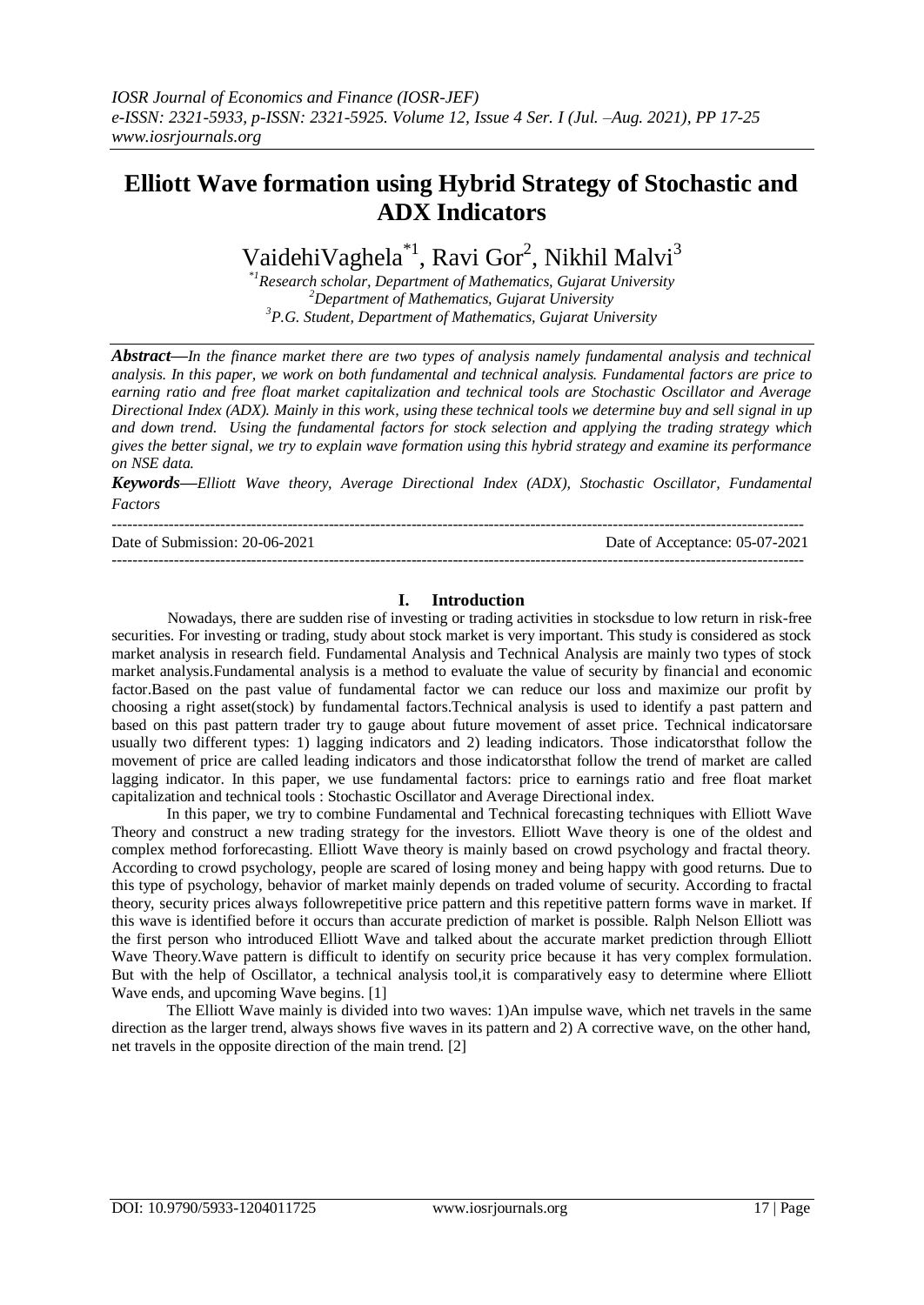

Figure-1: Elliott Wave [2]

As shown in figure-1 the wave formation consists of 5 waves in the direction of primary/impulsive wave marked as 1, 2, 3, 4 and 5. It is followed by three waves in reverse direction of main trend which is called as corrective waves marked as A, B and C. As shown in figure-1, inner wave marked as 1, 3 and 5 are also impulsive waves of smaller degree. So, the wave 1, wave 3 and wave 5 are parts of impulsive wave in upward direction. [2]

Though Elliott waves follow many rules but three basic rules are followed by each wave to interpret Elliott wave. These guidelines are unbreakable. These rules are as follow:

- Rule 1: Wave 2 is not retracted more than 100% of wave 1.
- Rule 2: Wave 3 can never be the shortest wave among the 5 waves of impulse.
- Rule 3: Wave 4 cannot touch Wave 1 [2]

# **Fundamental Factors**

Price to Earning Ratio (P/E Ratio) [21]:P/E ratio is ratio of the price per share and earning per share. P/E ratio shows current demand for a company. High P/E ratio suggests that the demand of investor is high and in future the company growth is high. The price-to-earnings ratio is also sometimes known as the price multiple or the earnings multiple.

$$
P/E \quad Ratio = \frac{Price \ (Market \ Value) \ per \ Share}{Earning \ per \ Share}
$$

Example. Let XYZ be a company whose total outstanding share is 30,000 and the company stock price is Rs.100 and total profit of company is Rs. 3,00,000.

$$
Earning\ per\ share = \frac{total\ profit\ of\ company}{total\ number\ of\ outstanding\ share} = \frac{3,00,000}{60,000} = 5Rs
$$

$$
P/_{E} ratio = \frac{Price\ per\ share}{Earning\ per\ share} = \frac{100}{5} = 20
$$

Therefore P/E ratio of company XYZ is 20.

Free Float market capitalization [20]: Free Float market capitalization is the value of company. It is different from the market capitalization; in market capitalization we consider all shares of company. In Free Float market capitalization,we don't consider a locked share. Here locked share means that those shares who's for company director, promoter, government.

# Free Float Market Capatalization

 $=$  Current market price  $\times$  (total number of share  $-$  locked share)

Example:- Let XYZ be a company whose total number of shares are 1,00,000 and lockes share are 30,000. Market price of this company's share is Rs. 50.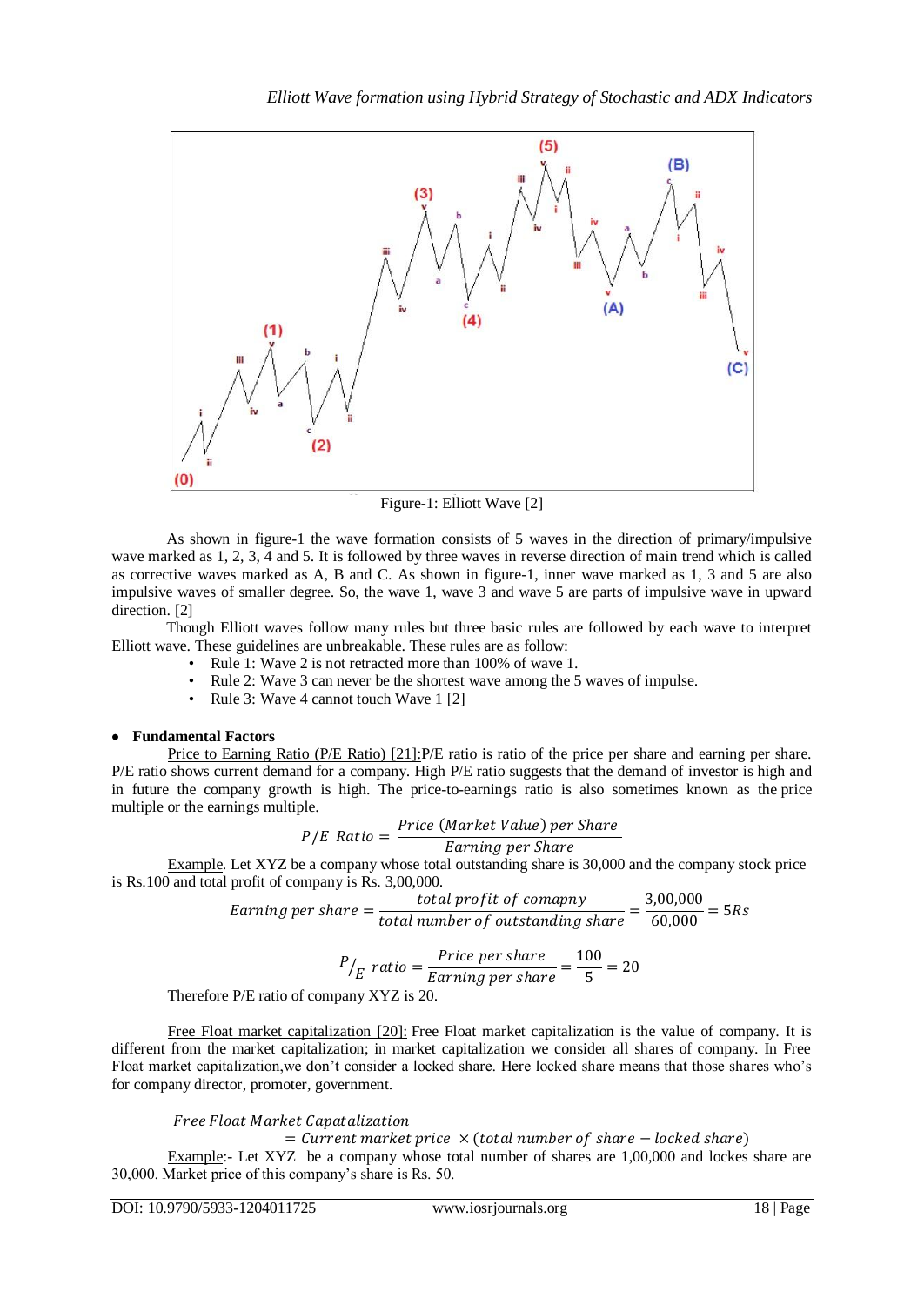Free Float Market Capatalization =  $50 \times (1.00.000 - 30.000) = 35.00.000R$ . Therefore free float market capitalization of company XYZ is Rs. 35,00,000.

### • Stochastic Oscillator<sup>[5]</sup>

Stochastic Oscillator is a momentum Indicator. In the 1950, George Lane developed Stochastic Oscillator. In convention, technical indicators follows the price or volume, but stochastic oscillator follows the momentum of the price. The oscillator is not measuring the trend but it measures the force behind a trend movement by using rate of price changes during a specified period of time. Stochastic Oscillator compares the closing price of a security to the high and low price of a given security of a given time. Stochastic Oscillator is a range bound indicator that means the value of Stochastic Oscillator is always lies between 0 to 100. The default setting of Stochastic Oscillator is 14 period. But another period can be used. Stochastic Oscillator is useful indicator to give an overbought and oversold level. Stochastic Oscillator is leading indicator. In Stochastic Oscillator there are two line which is %K line and %D line which is signal line. There are two different types of Stochastic Oscillator fast Stochastic and slow Stochastic.

#### **Calculation:**

$$
\%K = 100 \times \frac{C - L5}{H5 - L5}
$$
  

$$
\%D = simple moving average (3 - period) of %K
$$

Where,

 $C = closing\ price\ of\ the\ day$  $L5 =$  the lowest low price of last 5 days  $H5 =$  the highest high price of last 5 days

### **Average Directional Index (ADX) [4]**

In 1978, Welles Wilder developed Average Directional Index (ADX). The Average Directional Index Average (ADX) is a lagging indicator which follows the trend of market. The Average Directional Index indicator measures weather the price of a security is trending or not trending. Also, ADX helps to determine the strength or weakness of a trend. There are two lines in ADX indicator which is an up directional indicator (DI+) and a down directional indicator (DI–) which identify if there is a trend. In other words, when the up directional index crosses above (below) than the down directional index, a bullish (bearish) trend is in place. The value of ADX is lies between 0 to 100.

**Calculation:**

 $TR = max (|H - L|, |H - PC|, |L - PC|)$  $ATR = AVERAGE(TR)$  $U.M = H - PH$  and  $D.M = PL - L$ If  $U.M > D.M$  and  $U.M > 0$ , then  $+DX = U.M$  else  $+DX = 0$ If D.M > U.M and D.M > 0, then  $-DX = D$ .M else  $-DX = 0$ Where,  $U.M. = Upper Movement$  $D.M. = Down\ Movement$  $Smooth (+DX) = Average (+DX)$ 

$$
Smooth (-DX) = Average (-DX)
$$
  
+
$$
DMR = \frac{smooth(+DX)}{ATR} \times 100
$$
  
-
$$
DX = \frac{|(+DMR) - (-DMR)|}{(+DMR) + (-DMR)}
$$
  
ADX = AVERAGE(DX)

#### **II. Literature review**

Collins (1938) first published the concepts of wave theory, based on the original work presented to him by the founder of the wave principle, R. N. Elliott. [2]

Elliott (1946) published his definitive work on the wave principle. Using stock market data as his main research tool, Elliott had isolated thirteen patterns of movement, or "waves," that recur in market price data. [3]

Yazdi and Lashkari (2012) developed Virtual Historical Trading Software (VHTS) for the purpose of calculating the Parabolic SAR (P-SAR) indicator based on its original formulas and interpretations. Also, it generated buy and sell signals. They examined the effectiveness of the P-SAR indicator for four pairs of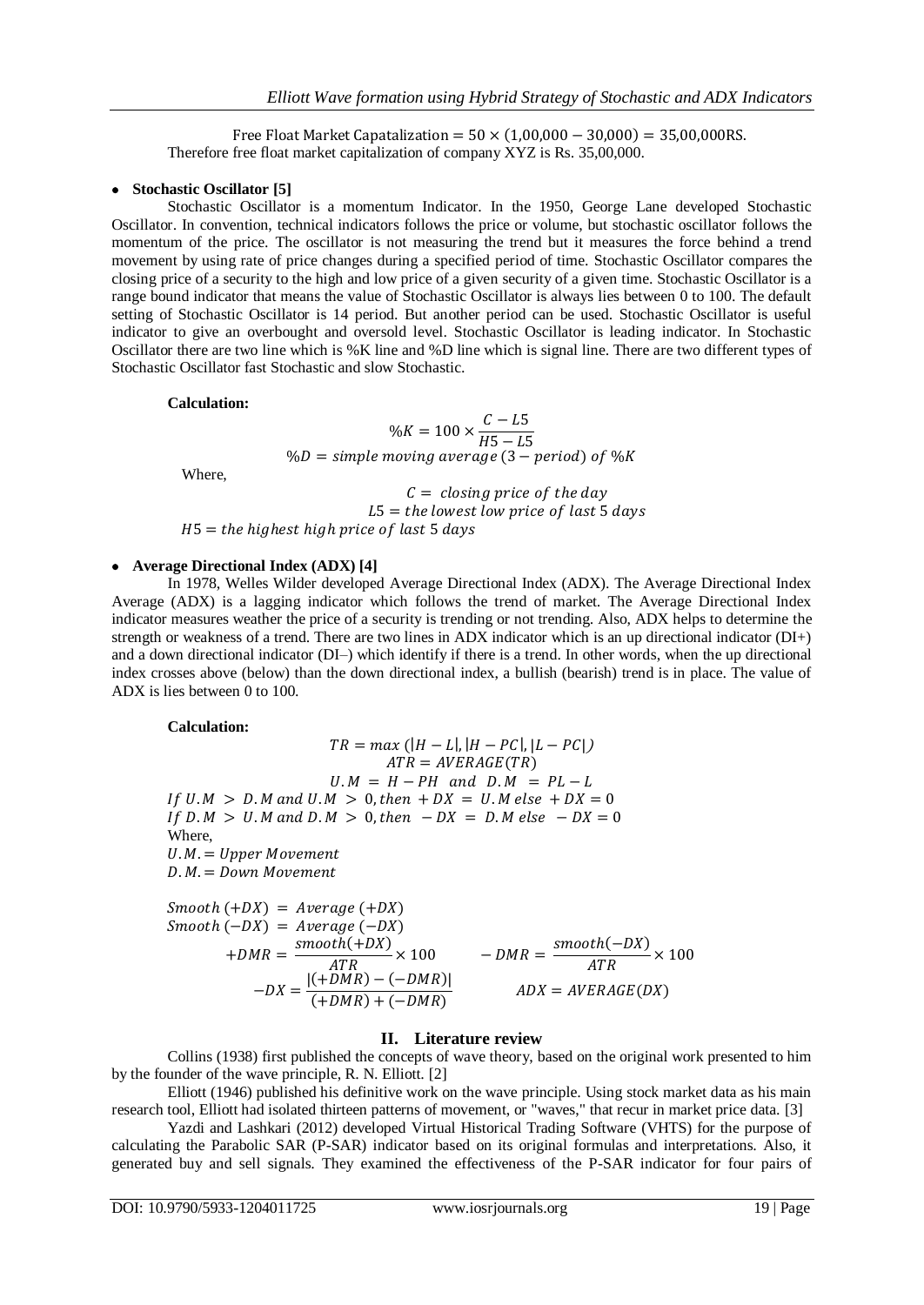currencies; Euro-US Dollar, British Pound- US Dollar, US Dollar-Swiss Franc, US Dollar-Japanese Yen were evaluated based on the profit of buy and sell signals. He saw that P-SAR performed well with EURUSD. [6]

Pinakin (2013) studied indicators namely MACD with EMA and Stochastic Oscillator in technical analysis. And concluded that MACD with EMA generates best profit, maximum number of buying and selling signals and best Average return than Stochastic Oscillator.[7]

Suresh A (2013) studied the effect of fundamental factors and technical analysis on investment strategy. [8]

Naved (2015) studied different indicators such as Moving Average, Moving Average Cross Rule and MACD on Indian Nifty Stocks Markets for successful trading and profit generation. [9]

Naved (2015) examined the profitability of various kinds of oscillator used in technical analysis on market index of NSE (National Stock Exchange) S & P, CNX, Nifty 50 During 2004- 2014. The researcher concluded that Stochastic, RSI and CCI almost generate same profitability with CCI marginally giving higher profit. [5]

Chong et. al (2017) worked on Stochastic Oscillator (STC). They compared the performance of fast and slow Stochastic Oscillator in 13 major stock market indices worldwide and concluded that the fast STC outperforms the slow STC in most markets. [10]

Dhole (2017) worked on literature review on Fundamental and Technical Analysis. [11]

Isaac et. al (2019) in his research paper study attempted to undertake a systematic and critical review of about one hundred and twenty-two (122) pertinent research works reported in academic journals over 11 years (2007–2018) in the area of stock market prediction using machine learning. And the various techniques identified from these reports were clustered into three categories, namely technical, fundamental, and combined analyses. [12]

Vaghela and Gor (2020) worked on the combination of Elliott Wave theory and sentiment indicator to identify future market direction. They tried to reduce the complexity of Elliott Wave theory by using sentiment indicator. [13]

Panchal and Gor (2020) converted chart pattern of technical indicators which followed mean reversion into numeric form and determined buy and sell signal of investment without having to test the chart pattern. They tried to describe the hold phenomenon in the stock market. [14]

Singh and Gor (2020) developed a solution for derivative pricing a European put option under the assumption that the distribution returns followGumbel distribution at maturity and also checked its relevancy to the actual market. [15]

Panchal and Gor (2020) constructed a hybrid strategy of Exponential Moving Average and Parabolic Stop and Reversal which follows Mean Reversion process. They concluded that the hybrid strategy provides better long and short positions in the market and good strength of trend rather than individual indicator. [16]

Vaghela and Gor (2021) developed Elliott wave formation through Commodity Channel Index and examined the buying and selling opportunities and the trend strength using the two strategies Commodity Channel Index (CCI) and Double Exponential Moving Average (DEMA). [1]

Panchal and Gor (2021) worked on a Mean Reverting namely Donchian Channel and Relative Strength Index (RSI) and created a modified investing strategy. They concluded that the modified strategy provides better buy and sell signal in the market low and high volatile market. [17]

Singh and Gor (2021) developed an analytical closed formed solution based on Black-Scholes Model which follows truncated normal distribution for pricing the American put option and also checked its relevancy to the actual market. [18]

# **III. Modeling the Hybrid Strategy of Stochastic Oscillator and ADX**

In this work, we mainly focus on combining two different indicators and try to identify wave formation through that. Stochastic is oscillator type technical indicator and ADX is trend indicator. ADX is calculated using previous closing price, high price and low price. Stochastic is calculated usingclosing price and highest high and lowest low among last 5 days. The reason behind making the combined strategy of Stochastic and ADX is thatstochastic measures each and every price movement of the market i.e. stochastic generates many false signals in low volatile market. We use ADX to eliminate the false signals of stochastic. As stochastic measures price oscillation through highest high and lowest low among last five periods so it can measure every small fluctuation of asset price. Because of this Stochastic will not able to provide sufficient guidance in the construction of the wave. But this does not mean that wave formation by stochastic cannot be understood. We can observe this from the following figure.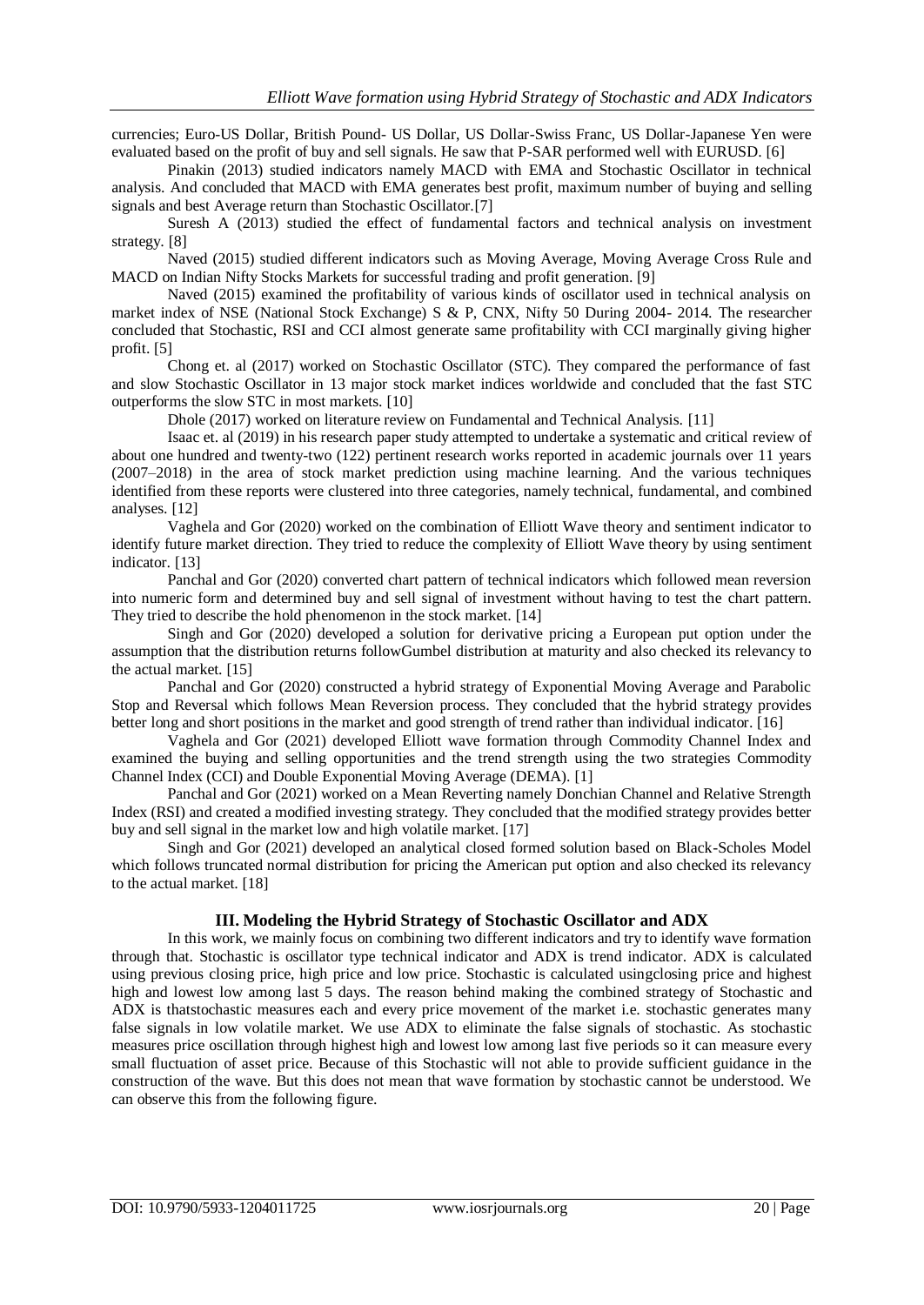

Figure 2: Wave formation through Stochastic Oscillator and ADXcarried out on *investing.com*[23]

In figure 2, the shaded area represents the price of security. There are two lines on security price, the dotted line represents Elliott Wave. The bottom side of figure 2 is graph of Stochastic and ADX respectively.

1. Data Collection:

# **IV. Research Methodology**

The data from 14-01-2016 to 13-02-2020 was collected from the National Stock Exchange website. [22]

- 2. Computation:
	- Fundamental factors:

We used Fundamental factors for selection of companies. We selected10 companies from NIFTY 50 index by using fundamental factors namely Free Float Market Cap and P/E Ratio. The companies and its fundamentals are given in table 1.

| <b>Table-1: Stock Selection</b>                        |                              |                       |  |  |  |  |  |  |
|--------------------------------------------------------|------------------------------|-----------------------|--|--|--|--|--|--|
| Company name                                           | <b>Free Float Market Cap</b> | $P\backslash E$ Ratio |  |  |  |  |  |  |
| Reliance Industries Ltd.                               | 4,75,346.99                  | 25.27                 |  |  |  |  |  |  |
| Axis Bank Ltd.                                         | 1,68,230.82                  | 47.11                 |  |  |  |  |  |  |
| Coal India Ltd.                                        | 34,445.34                    | 22.38                 |  |  |  |  |  |  |
| Power Grid Corporation OF India Ltd.                   | 44,577.07                    | 9.27                  |  |  |  |  |  |  |
| HDFC Bank Ltd.                                         | 5,40,281.71                  | 27.12                 |  |  |  |  |  |  |
| <b>Housing Development Finance</b><br>Corporation Ltd. | 4,20,679.90                  | 22.86                 |  |  |  |  |  |  |
| Indusland Bank Ltd.                                    | 77,021.77                    | 19.78                 |  |  |  |  |  |  |
| NTPC Ltd.                                              | 52,005.79                    | 8.75                  |  |  |  |  |  |  |
| Tata Consultancy Services Ltd.                         | 2,28,073.69                  | 27.79                 |  |  |  |  |  |  |
| Tata Steel Ltd.                                        | 33,808.94                    | 5.22                  |  |  |  |  |  |  |

In table 1, there are three companiesReliance Industries Ltd., HDFC Bank Ltd. and Housing Development Finance Corporation Ltd. that have high Free Float Market Cap. From these three companies, we selectedHDFC Bank Ltd. because it had high Price-To-Earnings Ratio(P/E Ratio) as compared to Reliance Industries Ltd. &Housing Development Finance Corporation Ltd.

Stochastic Oscillator [5]:

$$
fast\%K = 100 \times \frac{C - L5}{H5 - L5} \qquad \dots \dots \dots (1)
$$
  
slow\%K = fast\%D = simple moving average (3 - period) of fast\%K  $\dots \dots \dots \dots (2)$   
slow\%D = simple moving average (3 - period) of fast\%D  $\dots \dots \dots \dots \dots (3)$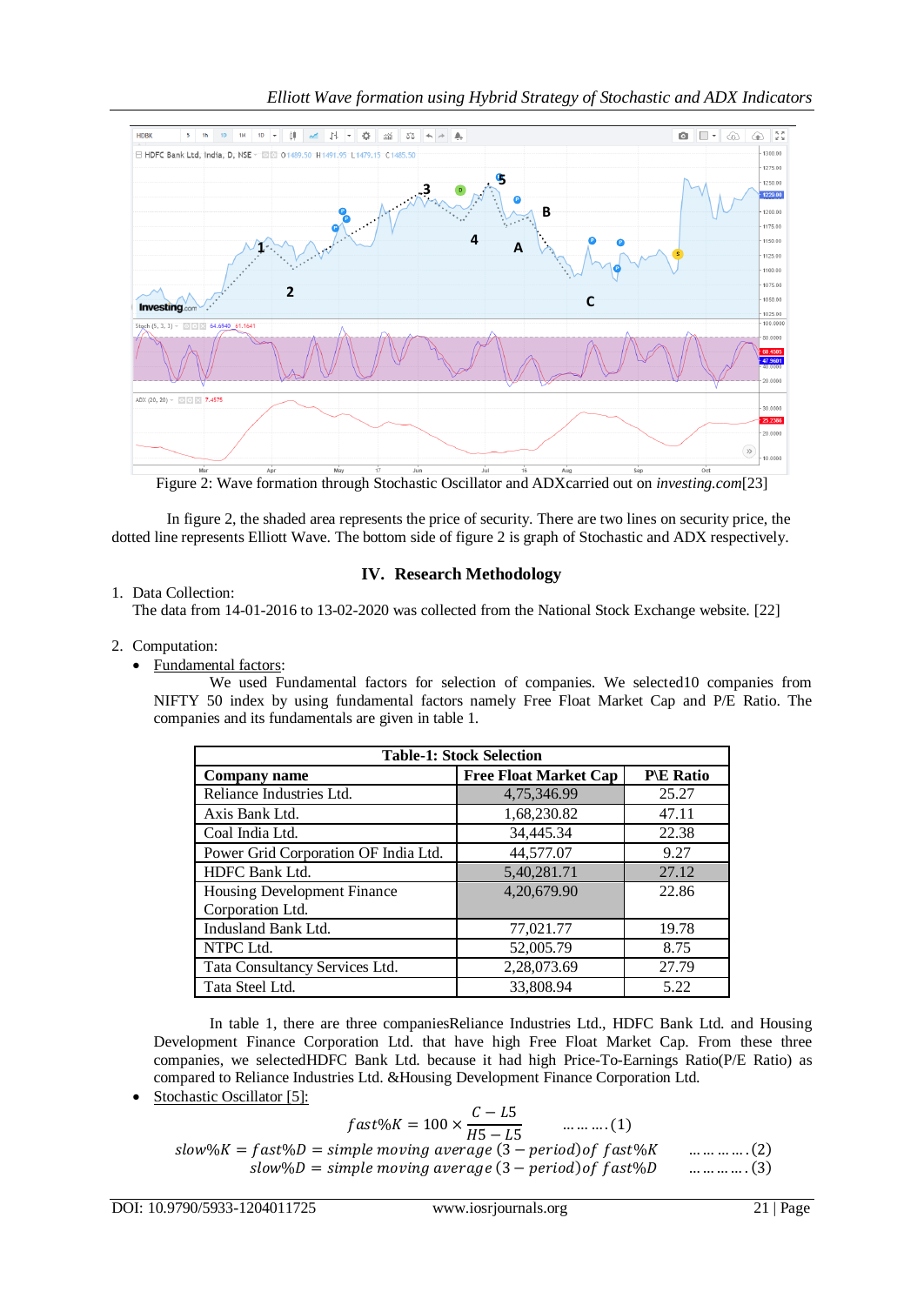Where,

#### $C = closing\ price\ of\ the\ day$  $L5 =$  the lowest low price of last 5 days

# $H5 =$  the highest high price of last 5 days

> Calculations of Stochastic Oscillatorusing excel:

- Step 1: Using Low and High price of last 5 day and find lowest low (L5) and highest high (H5).
- Step 2: Calculate the  $fast\%K$ using equation (1).
- Step 3:Calculate the  $fast\%D$  using equation (2). Here,  $fast\%D$  that is same as  $slow\%K$ .
- Step 4: Calculate the  $slow\%D$  using equation (3).
- Step 5: Now we insert the following formula in excel sheet to get the outcomes of CCI Buy and Sell signal genrate if %K and%D is overbought and oversold level. Here overbought region is 65 and oversold region is 35.

|                         | For Table 2                                                                     |
|-------------------------|---------------------------------------------------------------------------------|
| column                  | %K FAST. Calculated by using equation (1)                                       |
| $8th$ column            | %D Fast = %K Slow. Calculated by using equation (2)                             |
| $9th$ column            | %D Slow. Calculated by using equation (3)                                       |
|                         | Outcomes.                                                                       |
| $10^{\text{th}}$ column | • Buy and Sell signal generate if % K and % D is overbought and oversold level. |
|                         | • Here overbought region is 65 and oversold region is 35.                       |

| <b>Table-2: Observation Table of Stochastic</b> |         |         |              |        |        |         |                           |           |                 |  |  |
|-------------------------------------------------|---------|---------|--------------|--------|--------|---------|---------------------------|-----------|-----------------|--|--|
| Date                                            | High    | Low     | <b>Close</b> | $C-L5$ | $H-L5$ | %K FAST | $\%$ D Fast = $\%$ K Slow | $%D$ Slow | <b>Outcomes</b> |  |  |
| 07-10-2019                                      | 1219.85 | 1181.15 | 1186.9       | 5.75   | 73.85  | 7.79    | 8.79                      | 20.71     | HOLD            |  |  |
| 09-10-2019                                      | 1229.9  | 1190    | 1228.15      | 47.00  | 73.85  | 63.64   | 25.91                     | 19.77     | <b>BUY</b>      |  |  |
| 10-10-2019                                      | 1225.95 | 1197.2  | 1200.55      | 19.40  | 62.65  | 30.97   | 34.13                     | 22.95     | HOLD            |  |  |
| 11-10-2019                                      | 1224    | 1188.95 | 1198.8       | 17.65  | 58.45  | 30.20   | 41.60                     | 33.88     | HOLD            |  |  |
| 14-10-2019                                      | 1219.9  | 1197.4  | 1204.4       | 23.25  | 48.75  | 47.69   | 36.28                     | 37.34     | HOLD            |  |  |
| 15-10-2019                                      | 1225    | 1206.85 | 1223.05      | 34.10  | 40.95  | 83.27   | 53.72                     | 43.87     | HOLD            |  |  |
| 16-10-2019                                      | 1235    | 1210.1  | 1221.1       | 32.15  | 46.05  | 69.82   | 66.93                     | 52.31     | HOLD            |  |  |
| 17-10-2019                                      | 1229.85 | 1213.1  | 1220         | 31.05  | 46.05  | 67.43   | 73.50                     | 64.72     | HOLD            |  |  |
| 18-10-2019                                      | 1233.85 | 1220.35 | 1229         | 31.60  | 37.60  | 84.04   | 73.76                     | 71.40     | HOLD            |  |  |
| 22-10-2019                                      | 1257    | 1232.6  | 1239.3       | 32.45  | 50.15  | 64.71   | 72.06                     | 73.11     | <b>SELL</b>     |  |  |
| 23-10-2019                                      | 1249.75 | 1233    | 1241.6       | 31.50  | 46.90  | 67.16   | 71.97                     | 72.60     | HOLD            |  |  |
| 27-02-2018                                      | 960.875 | 950     | 951.275      | 30.50  | 40.10  | 76.06   | 85.44                     | 64.13     | HOLD            |  |  |
| 28-02-2018                                      | 947.725 | 939     | 942.1        | 21.32  | 40.10  | 53.18   | 74.93                     | 75.91     | <b>SELL</b>     |  |  |
| 01-03-2018                                      | 946.65  | 934     | 937.175      | 11.97  | 35.67  | 33.57   | 54.27                     | 71.55     | HOLD            |  |  |
| 05-03-2018                                      | 939     | 929.125 | 934.975      | 5.85   | 31.75  | 18.43   | 35.06                     | 54.75     | HOLD            |  |  |
| 06-03-2018                                      | 939.95  | 919.75  | 923.125      | 3.38   | 41.13  | 8.21    | 20.07                     | 36.46     | HOLD            |  |  |
| 07-03-2018                                      | 926.7   | 914.25  | 916.3        | 2.05   | 33.47  | 6.12    | 10.92                     | 22.01     | HOLD            |  |  |
| 08-03-2018                                      | 929.25  | 916     | 926.425      | 12.17  | 32.40  | 37.58   | 17.30                     | 16.10     | <b>BUY</b>      |  |  |
| 09-03-2018                                      | 932.625 | 922     | 925.525      | 11.28  | 25.70  | 43.87   | 29.19                     | 19.14     | HOLD            |  |  |
| 12-03-2018                                      | 934.725 | 926.7   | 933.625      | 19.38  | 25.70  | 75.39   | 52.28                     | 32.92     | HOLD            |  |  |

Average Directional Index(ADX) [4]:

$$
TR = ma x(|H - L|, |H - PC|, |L - PC|)
$$
 ....(4)  
ATR = 20 – period Moving Average (TR) ....(5)  
U.M = H – PH and D.M = PL – L ....(6)

If 
$$
U.M > D.M
$$
 and  $U.M > 0$ , then  $+DX = U.M$  else  $+DX = 0$   
If  $D.M > U.M$  and  $D.M > 0$ , then  $-DX = D.M$  else  $-DX = 0$  ....(7)

Where,

 $U.M. = Upper Movement$  $D.M. = Down\ Movement$  $+DX = Positive Directional Index$  $-DX = Negative Directional Index$ 

> S  $\begin{pmatrix} 1 & 2 & 1 \\ -DX \end{pmatrix} = 20 - period Moving Average (-DX)$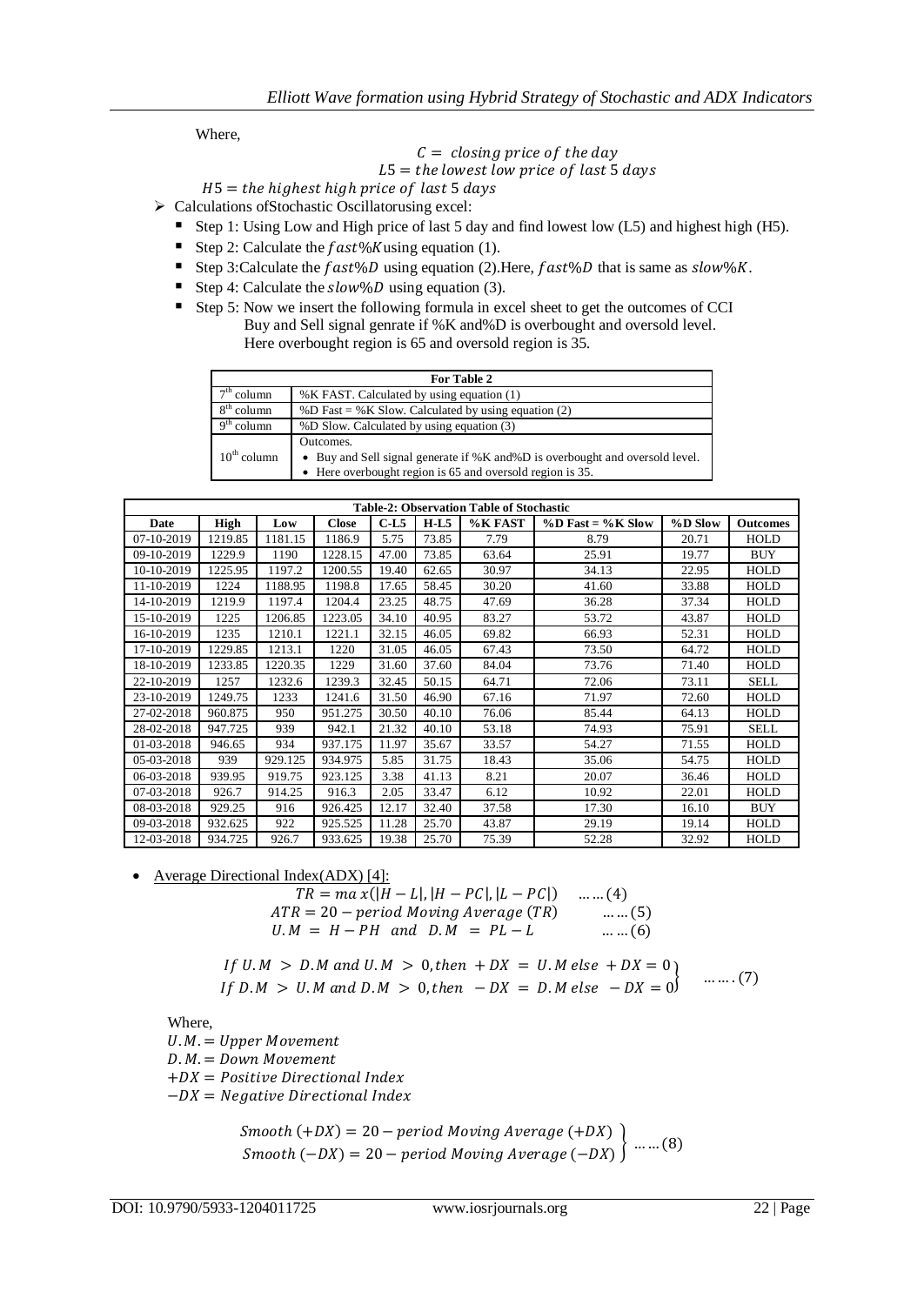$$
+DMR = \frac{smooth(+DX)}{ATR} \times 100 \quad \& \quad -DMR = \frac{smooth(-DX)}{ATR} \times 100 \quad .......(9)
$$

$$
-DX = \frac{|(+DMR) - (-DMR)|}{(+DMR) + (-DMR)} \quad .......(10)
$$

$$
ADX = 20 - period Moving Average (DX) \quad ....(11)
$$

 $\triangleright$  Calculations of ADX using excel.

- Step 1: Calculate True Range using equation (4).
- Step 2: Calculate the value of ATR taking 20 period moving average of TR using equation (5).
- Step 3: Calculate Upper Movement and Down Movement using equation (6).
- Step 4: Calculate +  $DX$  and  $-DX$  using equation (7).
- Step 5: Calculate smooth  $+DX$  and smooth  $-DX$  using equation (8)
- Step 6: Calculate + DMR and  $-DMR$  using equation (9).
- Step 7: Calculate the value of DX using equation (10).
- Step 8: Calculate the value of ADX using equation (11).
- Step 9: The outcomes of ADX. UP;  $if + DMR > -DMR$  & DOWN;  $if + DMR < -DMR$ .

| For Table 3                                |                                                                                   |  |  |  |  |  |
|--------------------------------------------|-----------------------------------------------------------------------------------|--|--|--|--|--|
| $5th$ column                               | Day True Range. Calculated by using equation (4).                                 |  |  |  |  |  |
| $6th$ column                               | Value of ATR: 20 period moving average of True Range.                             |  |  |  |  |  |
| $7th$ & $8th$ column                       | Calculate Upper Movement and Down Movement using equation (6).                    |  |  |  |  |  |
| $9th \& 10th$ column                       | Value of $+DX$ and $-DX$ .                                                        |  |  |  |  |  |
| $11^{th}$ & $12^{th}$ column               | Value of Smooth $+DX$ / smooth $-DX = 20$ period moving average of $+DX$ / $-X$ . |  |  |  |  |  |
| $13^{\text{th}}$ & $14^{\text{th}}$ column | Value of $+DMR$ /-DMR using equation (9).                                         |  |  |  |  |  |
| $15th$ column                              | The value of $DX$ using equation $(10)$ .                                         |  |  |  |  |  |
| $16th$ column                              | The value of $ADX$ using equation $(11)$ .                                        |  |  |  |  |  |
| $17th$ column                              | Outcome: UP; if + DMR > -DMR & DOWN; if + DMR $\lt$ -DMR.                         |  |  |  |  |  |

| Table-3: Observation table of ADX. |             |                    |                           |                       |                |                                                     |                                                 |                           |                           |                                         |                                         |                                       |                                          |           |                   |              |
|------------------------------------|-------------|--------------------|---------------------------|-----------------------|----------------|-----------------------------------------------------|-------------------------------------------------|---------------------------|---------------------------|-----------------------------------------|-----------------------------------------|---------------------------------------|------------------------------------------|-----------|-------------------|--------------|
| <b>Date</b>                        | <b>High</b> | Low                | <b>Clos</b><br>e          | TR                    | AT<br>$\bf{R}$ | H-<br>PH                                            | PL-<br>L                                        | <b>DX</b><br>posit<br>ive | <b>DX</b><br>nega<br>tive | smo<br>oth<br><b>DX</b><br>posit<br>ive | smoo<br>th<br><b>DX</b><br>nega<br>tive | <b>DM</b><br>$\bf{R}$<br>posit<br>ive | <b>DM</b><br>$\mathbf R$<br>nega<br>tive | <b>DX</b> | AD<br>$\mathbf X$ | Outco<br>mes |
| $07-10-$<br>2019                   | 1219<br>.85 | 1181<br>.15        | 1186<br>.9                | 38.<br>70             | 30.<br>43      | $\overline{\phantom{a}}$<br>19.<br>75               | 4.1<br>5                                        | 0.00                      | 4.15                      | 9.12                                    | 5.88                                    | 29.9<br>$\tau$                        | 19.31                                    | 21.<br>65 | 24.<br>12         | <b>UP</b>    |
| $09-10-$<br>2019                   | 1229<br>.9  | 1190               | 1228<br>.15               | 43.<br>00             | 31.<br>06      | 10.<br>05                                           | $\overline{\phantom{a}}$<br>8.8<br>5            | 10.0<br>5                 | 0.00                      | 9.17                                    | 5.58                                    | 29.5<br>$\overline{c}$                | 17.97                                    | 24.<br>32 | 24.<br>13         | UP           |
| $10-10-$<br>2019                   | 1225<br>.95 | 1197<br>$\cdot$ .2 | 1200<br>.55               | 30.<br>95             | 31.<br>05      | $\mathcal{L}_{\mathcal{A}}$<br>3.9<br>5             | ÷,<br>7.2<br>$\theta$                           | 0.00                      | 0.00                      | 8.71                                    | 5.30                                    | 28.0<br>5                             | 17.07                                    | 24.<br>32 | 24.<br>14         | <b>UP</b>    |
| $11 - 10 -$<br>2019                | 1224        | 1188<br>.95        | 1198<br>$\boldsymbol{.8}$ | 35.<br>05             | 31.<br>25      | $\overline{\phantom{a}}$<br>1.9<br>5                | 8.2<br>5                                        | 0.00                      | 8.25                      | 8.27                                    | 5.45                                    | 26.4<br>$\tau$                        | 17.44                                    | 20.<br>58 | 23.<br>96         | <b>UP</b>    |
| $14-10-$<br>2019                   | 1219<br>.9  | 1197<br>$\cdot$    | 1204<br>$\mathcal{A}$     | 22.<br>50             | 30.<br>82      | $\overline{\phantom{a}}$<br>4.1<br>$\boldsymbol{0}$ | $\overline{a}$<br>8.4<br>5                      | 0.00                      | 0.00                      | 7.86                                    | 5.18                                    | 25.5<br>$\mathbf{1}$                  | 16.80                                    | 20.<br>58 | 23.<br>79         | <b>UP</b>    |
| $15 - 10 -$<br>2019                | 1225        | 1206<br>.85        | 1223<br>.05               | 20.<br>60             | 30.<br>31      | 5.1<br>$\boldsymbol{0}$                             | $\overline{\phantom{a}}$<br>9.4<br>5            | 5.10                      | 0.00                      | 7.72                                    | 4.92                                    | 25.4<br>8                             | 16.23                                    | 22.<br>18 | 23.<br>71         | <b>UP</b>    |
| $16-10-$<br>2019                   | 1235        | 1210<br>$\cdot$ 1  | 1221<br>$\cdot$ 1         | 24.<br>90             | 30.<br>04      | 10.<br>$00\,$                                       | $\overline{\phantom{a}}$<br>3.2<br>5            | 10.0<br>$\mathbf{0}$      | 0.00                      | 7.84                                    | 4.67                                    | 26.0<br>$\mathbf{Q}$                  | 15.56                                    | 25.<br>29 | 23.<br>79         | <b>UP</b>    |
| $17-10-$<br>2019                   | 1229<br>.85 | 1213<br>$\cdot$ 1  | 1220                      | 16.<br>75             | 29.<br>37      | $\sim$<br>5.1<br>5                                  | ÷.<br>3.0<br>$\mathbf{0}$                       | 0.00                      | 0.00                      | 7.44                                    | 4.44                                    | 25.3<br>$\overline{5}$                | 15.11                                    | 25.<br>29 | 23.<br>86         | <b>UP</b>    |
| $18-10-$<br>2019                   | 1233<br>.85 | 1220<br>.35        | 1229                      | 13.<br>85             | 28.<br>59      | 4.0<br>$\mathbf{0}$                                 | $\blacksquare$<br>7.2<br>5                      | 4.00                      | 0.00                      | 7.27                                    | 4.22                                    | 25.4<br>$\mathcal{L}$                 | 14.75                                    | 26.<br>59 | 24.<br>00         | UP           |
| $22 - 10$<br>2019                  | 1257        | 1232<br>.6         | 1239<br>$\cdot$ 3         | 28.<br>0 <sub>0</sub> | 28.<br>57      | 23.<br>15                                           | $\overline{\phantom{a}}$<br>12.<br>25           | 23.1<br>5                 | 0.00                      | 8.07                                    | 4.01                                    | 28.2<br>$\overline{4}$                | 14.02                                    | 33.<br>63 | 24.<br>48         | UP           |
| $23-10-$<br>2019                   | 1249<br>.75 | 1233               | 1241<br>.6                | 16.<br>75             | 27.<br>97      | $\overline{\phantom{a}}$<br>7.2<br>5                | $\overline{\phantom{0}}$<br>0.4<br>$\mathbf{0}$ | 0.00                      | 0.00                      | 7.66                                    | 3.81                                    | 27.3<br>$\mathbf{Q}$                  | 13.60                                    | 33.<br>63 | 24.<br>94         | UP           |

DOI: 10.9790/5933-1204011725 www.iosrjournals.org 23 | Page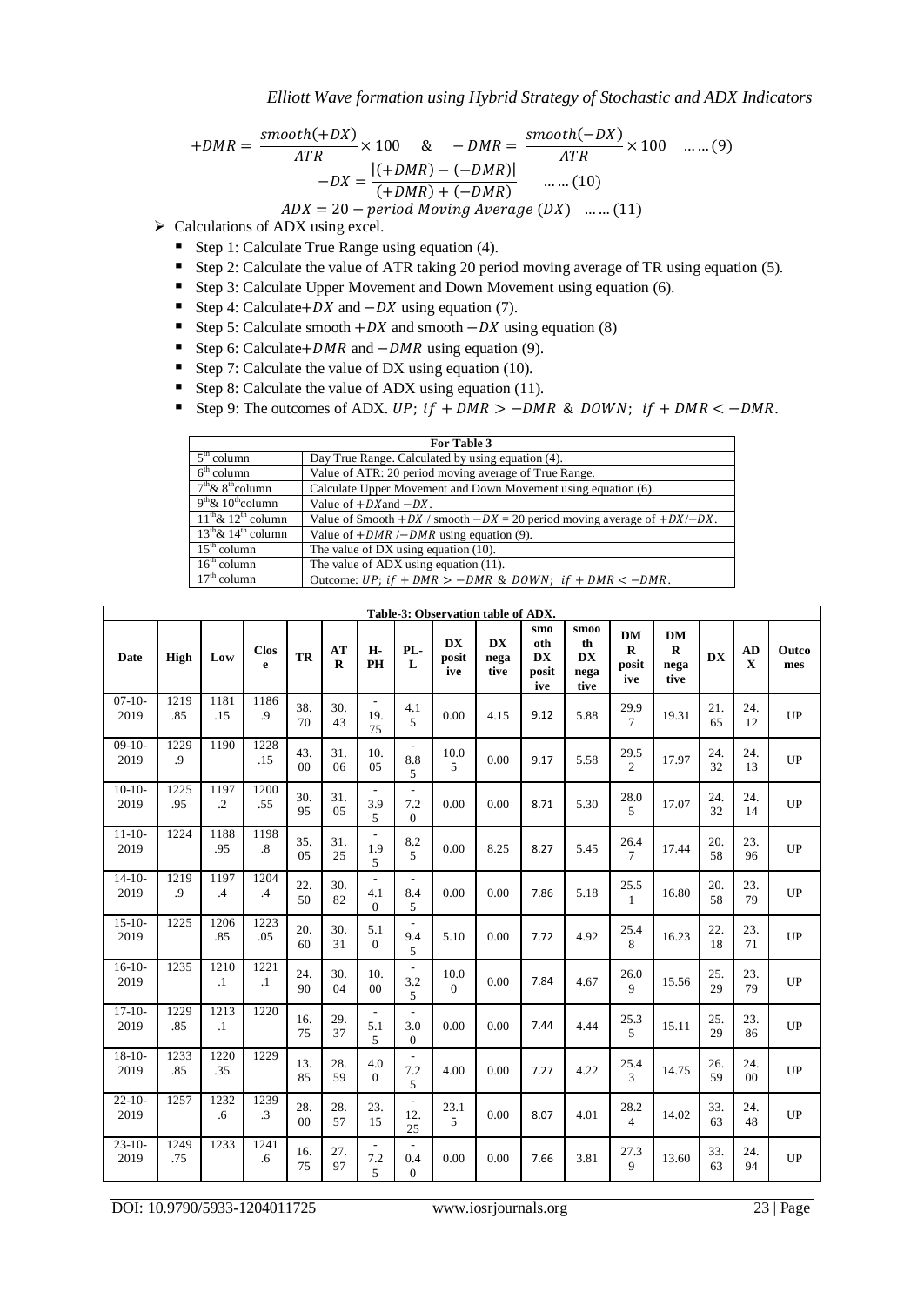| $27-02-$<br>2018 | 960.<br>875    | 950            | 951.<br>275 | 10.<br>88       | 14.<br>48 | 3.4<br>7                                          | 8.2<br>$\overline{2}$                           | 3.47 | 0.00  | 3.57 | 3.30 | 24.6<br>$\overline{\phantom{0}}$ | 22.78 | 3.9<br>5  | 17.<br>86 | <b>UP</b>       |
|------------------|----------------|----------------|-------------|-----------------|-----------|---------------------------------------------------|-------------------------------------------------|------|-------|------|------|----------------------------------|-------|-----------|-----------|-----------------|
| $28-02-$<br>2018 | 947.<br>725    | 939            | 942.<br>1   | 12.<br>28       | 14.<br>37 | $\overline{\phantom{a}}$<br>13.<br>15             | 11.<br>0 <sub>0</sub>                           | 0.00 | 11.00 | 3.39 | 3.68 | 23.6<br>$\Omega$                 | 25.63 | 4.1<br>3  | 17.<br>17 | <b>DOW</b><br>N |
| $01-03-$<br>2018 | 946.<br>65     | 934            | 937.<br>175 | 12.<br>65       | 14.<br>29 | $\overline{\phantom{a}}$<br>1.0<br>$\overline{7}$ | 5.0<br>$\Omega$                                 | 0.00 | 5.00  | 3.22 | 3.75 | 22.5<br>$\overline{5}$           | 26.25 | 7.5<br>7  | 16.<br>69 | <b>DOW</b><br>N |
| $05-03-$<br>2018 | 939            | 929.<br>125    | 934.<br>975 | 9.8<br>8        | 14.<br>06 | $\overline{\phantom{a}}$<br>7.6<br>5              | 4.8<br>8                                        | 0.00 | 4.88  | 3.06 | 3.81 | 21.7<br>6                        | 27.06 | 10.<br>85 | 16.<br>40 | <b>DOW</b><br>N |
| $06-03-$<br>2018 | 939.<br>95     | 919.<br>75     | 923.<br>125 | 20.<br>20       | 14.<br>37 | 0.9<br>5                                          | 9.3<br>8                                        | 0.00 | 9.38  | 2.91 | 4.08 | 20.2<br>3                        | 28.42 | 16.<br>83 | 16.<br>42 | <b>DOW</b><br>N |
| $07-03-$<br>2018 | 926.<br>$\tau$ | 914.<br>25     | 916.<br>3   | 12.<br>45       | 14.<br>28 | $\overline{\phantom{0}}$<br>13.<br>25             | 5.5<br>$\Omega$                                 | 0.00 | 5.50  | 2.76 | 4.15 | 19.3<br>5                        | 29.11 | 20.<br>14 | 16.<br>61 | <b>DOW</b><br>N |
| $08-03-$<br>2018 | 929.<br>25     | 916            | 926.<br>425 | 13.<br>25       | 14.<br>22 | 2.5<br>5                                          | ٠<br>1.7<br>5                                   | 2.55 | 0.00  | 2.75 | 3.95 | 19.3<br>$\overline{4}$           | 27.75 | 17.<br>85 | 16.<br>67 | <b>DOW</b><br>N |
| $09-03-$<br>2018 | 932.<br>625    | 922            | 925.<br>525 | 10.<br>63       | 14.<br>04 | 3.3<br>8                                          | ٠<br>6.0<br>$\mathbf{0}$                        | 3.38 | 0.00  | 2.78 | 3.75 | 19.8<br>$\mathbf{1}$             | 26.70 | 14.<br>81 | 16.<br>58 | <b>DOW</b><br>N |
| $12-03-$<br>2018 | 934.<br>725    | 926.<br>$\tau$ | 933.<br>625 | 9.2<br>$\Omega$ | 13.<br>80 | 2.1<br>$\Omega$                                   | $\overline{\phantom{a}}$<br>4.7<br>$\mathbf{0}$ | 2.10 | 0.00  | 2.75 | 3.56 | 19.9<br>$\mathbf{1}$             | 25.81 | 12.<br>90 | 16.<br>39 | <b>DOW</b><br>N |

*Elliott Wave formation using Hybrid Strategy of Stochastic and ADX Indicators*

# 3. Observation

Data analysis of combined strategy of Stochastic Oscillator and ADX.

To get the combined outcomes we apply the following formula,

**=IF(AND(ADXoutcome="up",Stochasticoutcome="sell"),"sell",IF(AND(ADXoutcome ="up", Stochasticoutcome ="buy"),"LONG",IF(AND(ADXoutcome ="down", Stochasticoutcome ="buy"),"BUY",IF(AND(ADXoutcome ="down", Stochasticoutcome** 

**="sell"),"shortSELL","Hold"))))**

|                                   | $5101$ to $1101$ $\bullet$ $1101$                                                                |
|-----------------------------------|--------------------------------------------------------------------------------------------------|
| For Table 4                       |                                                                                                  |
| $2nd$ column                      | Value of % K Fast                                                                                |
| $\overline{3}^{\text{rd}}$ column | Value of %D Fast = %K Slow                                                                       |
| $4^{\text{th}}$ column            | Value of %D Slow                                                                                 |
| $5^{\text{th}}$ column            | <b>Outcome of Stochastic</b>                                                                     |
| $6th$ column                      | Value of ADX                                                                                     |
| $7th$ column                      | Outcome of ADX                                                                                   |
|                                   | Combined Outcomes. When both the indicators are in same direction than it makes strong decision. |
| $8th$ column                      | Buy: when Stochastic indicates Buy and ADX indicates Down trend.                                 |
|                                   | Sell/Short Sell: when Stochastic indicates Sell and ADX indicates Up trend.                      |
|                                   | Hold: when both indicators are in opposite direction.                                            |

| Table-4 Observation table of combined strategy |         |                            |         |                                                                 |       |                          |                  |  |  |  |  |  |
|------------------------------------------------|---------|----------------------------|---------|-----------------------------------------------------------------|-------|--------------------------|------------------|--|--|--|--|--|
| <b>DATE</b>                                    | %K FAST | $\%$ D Fast =<br>$%K$ Slow | %D Slow | <b>ADX</b><br><b>Stochastic Outcomes</b><br><b>ADX Outcomes</b> |       | <b>COMBINED OUTCOMES</b> |                  |  |  |  |  |  |
| 07-10-2019                                     | 7.79    | 8.79                       | 20.71   | HOLD                                                            | 24.12 | UP.                      | Hold             |  |  |  |  |  |
| 09-10-2019                                     | 63.64   | 25.91                      | 19.77   | <b>BUY</b>                                                      | 24.13 | UP                       | <b>LONG</b>      |  |  |  |  |  |
| 10-10-2019                                     | 30.97   | 34.13                      | 22.95   | HOLD                                                            | 24.14 | UP.                      | Hold             |  |  |  |  |  |
| 11-10-2019                                     | 30.20   | 41.60                      | 33.88   | HOLD                                                            | 23.96 | <b>UP</b>                | Hold             |  |  |  |  |  |
| 14-10-2019                                     | 47.69   | 36.28                      | 37.34   | <b>HOLD</b>                                                     | 23.79 | <b>UP</b>                | Hold             |  |  |  |  |  |
| 15-10-2019                                     | 83.27   | 53.72                      | 43.87   | HOLD                                                            | 23.71 | <b>UP</b>                | Hold             |  |  |  |  |  |
| 16-10-2019                                     | 69.82   | 66.93                      | 52.31   | HOLD                                                            | 23.79 | UP.                      | Hold             |  |  |  |  |  |
| 17-10-2019                                     | 67.43   | 73.50                      | 64.72   | HOLD                                                            | 23.86 | <b>UP</b>                | Hold             |  |  |  |  |  |
| 18-10-2019                                     | 84.04   | 73.76                      | 71.40   | HOLD                                                            | 24.00 | UP                       | Hold             |  |  |  |  |  |
| 22-10-2019                                     | 64.71   | 72.06                      | 73.11   | <b>SELL</b>                                                     | 24.48 | <b>UP</b>                | <b>SELL</b>      |  |  |  |  |  |
| 23-10-2019                                     | 67.16   | 71.97                      | 72.60   | <b>HOLD</b>                                                     | 24.94 | <b>UP</b>                | Hold             |  |  |  |  |  |
| 27-02-2018                                     | 76.06   | 85.44                      | 64.13   | HOLD                                                            | 17.86 | <b>UP</b>                | Hold             |  |  |  |  |  |
| 28-02-2018                                     | 53.18   | 74.93                      | 75.91   | <b>SELL</b>                                                     | 17.17 | <b>DOWN</b>              | <b>SHORTSELL</b> |  |  |  |  |  |
| 01-03-2018                                     | 33.57   | 54.27                      | 71.55   | HOLD                                                            | 16.69 | <b>DOWN</b>              | Hold             |  |  |  |  |  |
| 05-03-2018                                     | 18.43   | 35.06                      | 54.75   | HOLD                                                            | 16.40 | <b>DOWN</b>              | Hold             |  |  |  |  |  |
| 06-03-2018                                     | 8.21    | 20.07                      | 36.46   | HOLD                                                            | 16.42 | <b>DOWN</b>              | Hold             |  |  |  |  |  |
| 07-03-2018                                     | 6.12    | 10.92                      | 22.01   | <b>HOLD</b>                                                     | 16.61 | <b>DOWN</b>              | Hold             |  |  |  |  |  |
| 08-03-2018                                     | 37.58   | 17.30                      | 16.10   | <b>BUY</b>                                                      | 16.67 | <b>DOWN</b>              | <b>BUY</b>       |  |  |  |  |  |
| 09-03-2018                                     | 43.87   | 29.19                      | 19.14   | HOLD                                                            | 16.58 | <b>DOWN</b>              | Hold             |  |  |  |  |  |
| 12-03-2018                                     | 75.39   | 52.28                      | 32.92   | HOLD                                                            | 16.39 | <b>DOWN</b>              | Hold             |  |  |  |  |  |

DOI: 10.9790/5933-1204011725 www.iosrjournals.org 24 | Page